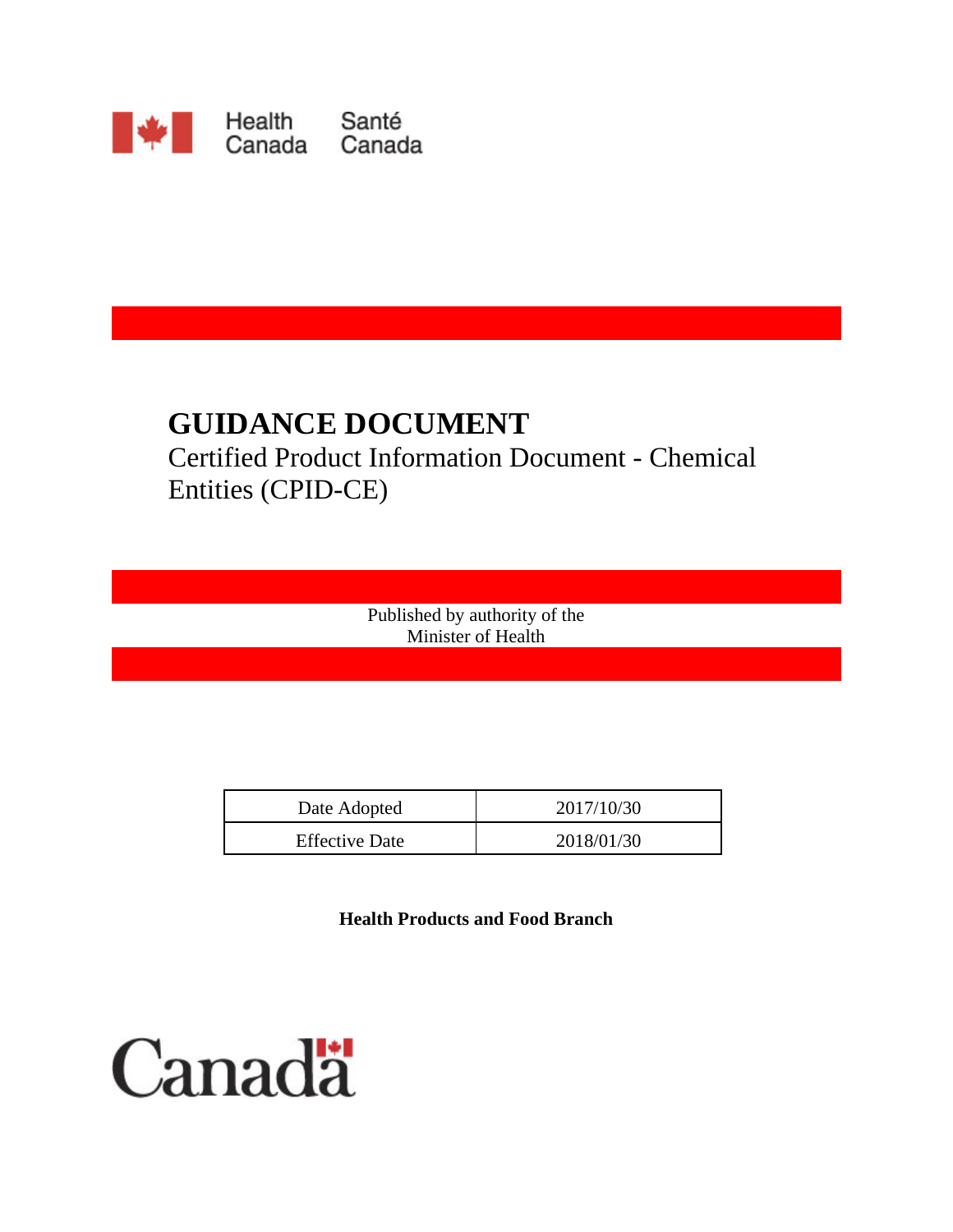| Our mission is to help the people of Canada<br>maintain and improve their health.<br>Health Canada<br>$\bullet$<br>$\bullet$ | The Health Products and Food Branch's (HPFB) mandate<br>is to take an integrated approach to managing the health-<br>related risks and benefits of health products and food by:<br>minimizing health risk factors to Canadians while<br>maximizing the safety provided by the regulatory<br>system for health products and food; and,<br>promoting conditions that enable Canadians to make<br>healthy choices and providing information so that<br>they can make informed decisions about their health.<br><b>Health Products and Food Branch</b> |
|------------------------------------------------------------------------------------------------------------------------------|----------------------------------------------------------------------------------------------------------------------------------------------------------------------------------------------------------------------------------------------------------------------------------------------------------------------------------------------------------------------------------------------------------------------------------------------------------------------------------------------------------------------------------------------------|
|------------------------------------------------------------------------------------------------------------------------------|----------------------------------------------------------------------------------------------------------------------------------------------------------------------------------------------------------------------------------------------------------------------------------------------------------------------------------------------------------------------------------------------------------------------------------------------------------------------------------------------------------------------------------------------------|

© Minister of Public Works and Government Services Canada 2017

*Également disponible en français sous le titre :* Ligne directrice sur le document certifié d'information sur les produits - Entités chimiques (DCIP-EC)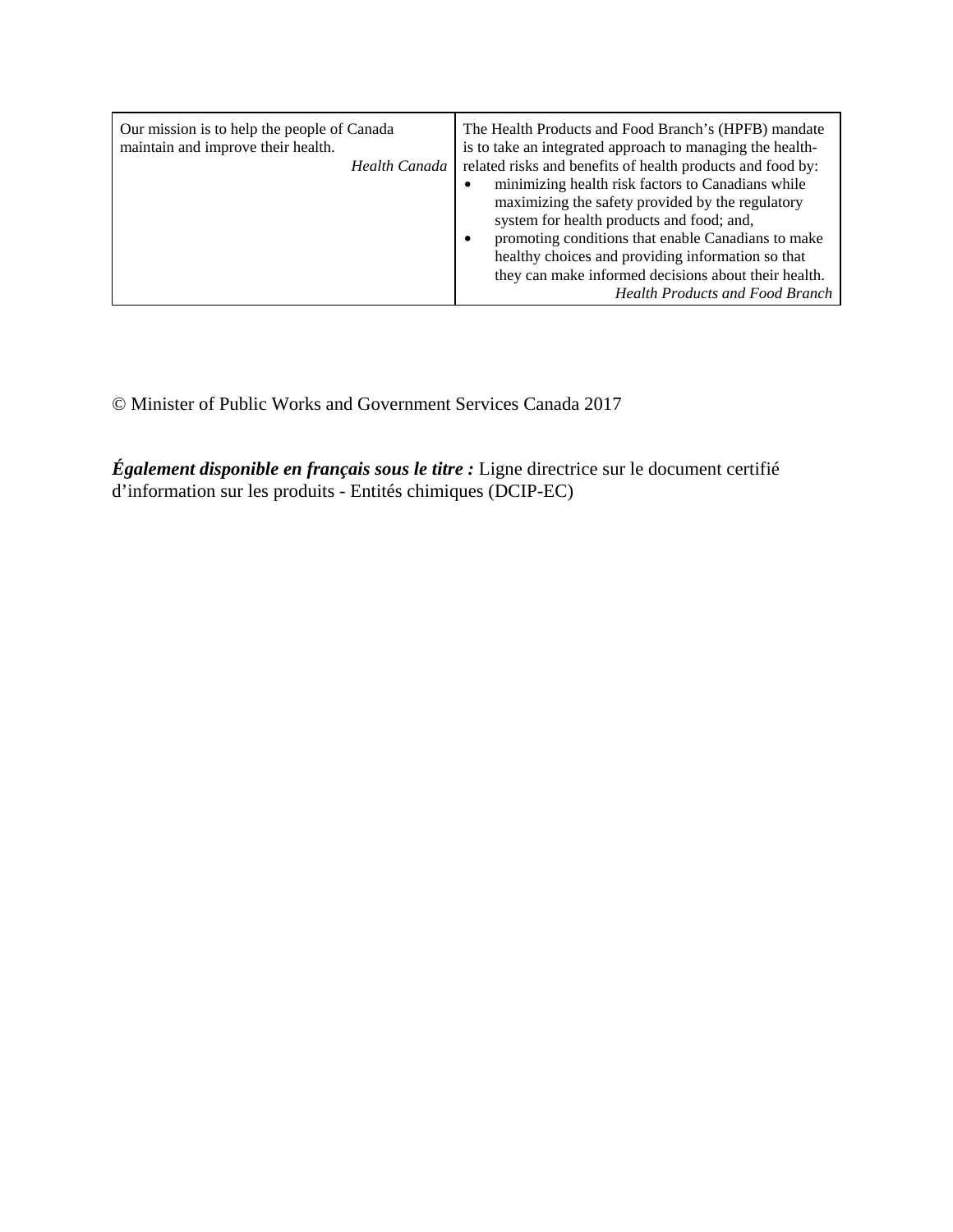# **FOREWORD**

Guidance documents are meant to provide assistance to industry and health care professionals on **how** to comply with governing statutes and regulations. Guidance documents also provide assistance to staff on how Health Canada's mandates and objectives should be implemented in a manner that is fair, consistent and effective.

Guidance documents are administrative instruments not having force of law and, as such, allow for flexibility in approach. Alternate approaches to the principles and practices described in this document *may be* acceptable provided they are supported by adequate justification. Alternate approaches should be discussed in advance with the relevant programme area to avoid the possible finding that applicable statutory or regulatory requirements have not been met.

As a corollary to the above, it is equally important to note that Health Canada reserves the right to request information or material, or define conditions not specifically described in this document, in order to allow the Department to adequately assess the safety, efficacy or quality of a therapeutic product. Health Canada is committed to ensuring that such requests are justifiable and that decisions are clearly documented.

This document should be read in conjunction with the accompanying notice and the relevant sections of other applicable guidance documents.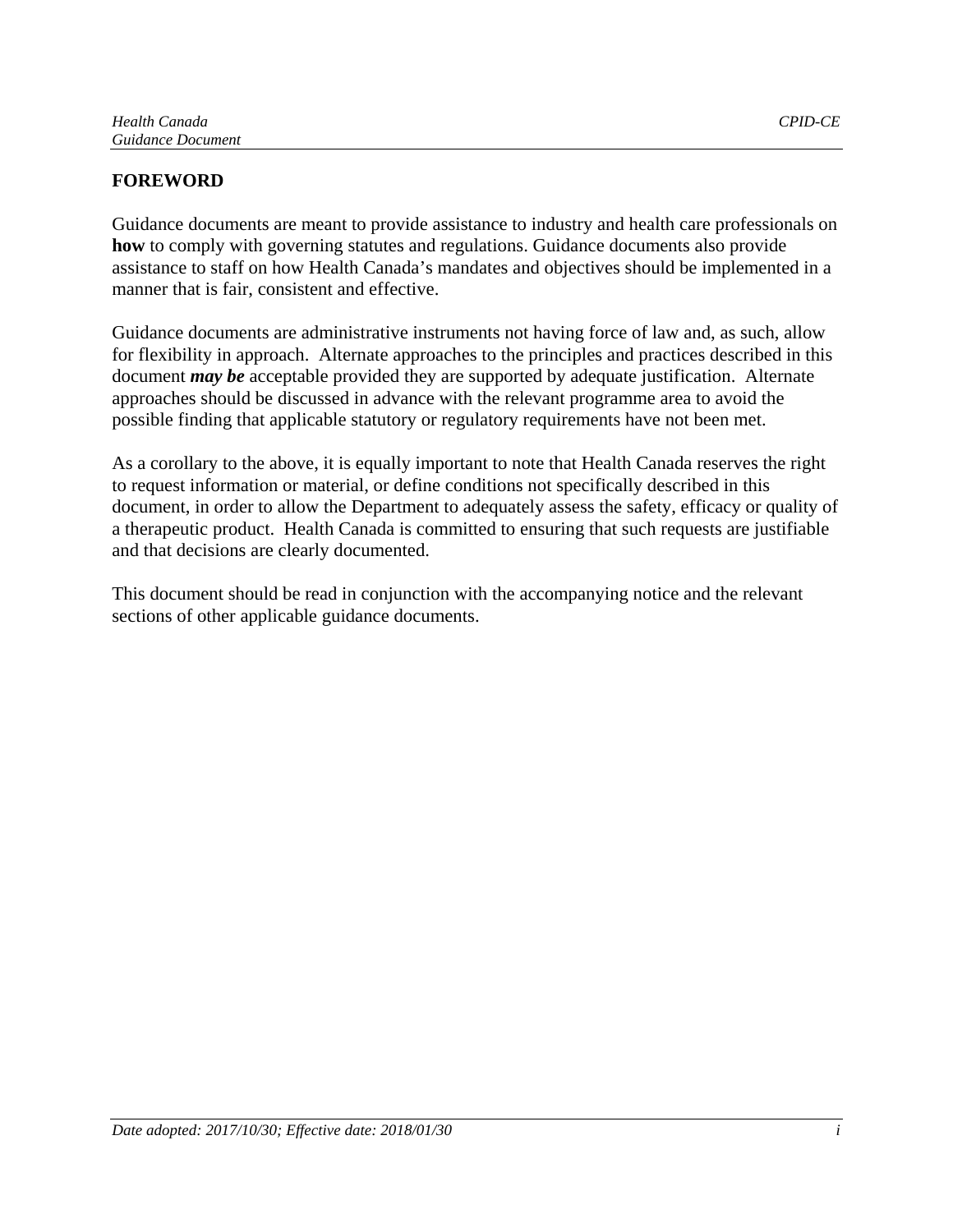# **Document Change Log**

|      | <b>Version</b> Certified Product Information<br>Document- Chemical Entities (CPID-<br>CE) Guidance Document (2017) | <b>Replaces</b> | Certified Product Information<br>Document - Chemical Entities (CPID-<br>CE) Guidance Document (draft, 2014) |
|------|--------------------------------------------------------------------------------------------------------------------|-----------------|-------------------------------------------------------------------------------------------------------------|
| Date | January 31, 2017                                                                                                   | Date            | August 31, 2016                                                                                             |

| <b>Change</b>                                       | August 31, 2016                                                                                                                                                                                                        |  |
|-----------------------------------------------------|------------------------------------------------------------------------------------------------------------------------------------------------------------------------------------------------------------------------|--|
| Nature of and/or<br><b>Reason for Change</b>        | Document finalized.<br>1. Clarification of site activities to be recorded in CPID.<br>2. Addition of site for drug substance intermediate manufacture.<br>3. Guidance on the CCS description.<br>4. Editorial changes. |  |
| <b>Change</b>                                       | February 5, 2016<br>Updated in content to reflect comments received during consultation                                                                                                                                |  |
| <b>Nature of and/or</b><br><b>Reason for Change</b> | Changes in the content of this draft revision include updates to add<br>tables to further guide the sponsor in the preparation of the CPID-CE<br>and to include additional sections for drug substance information.    |  |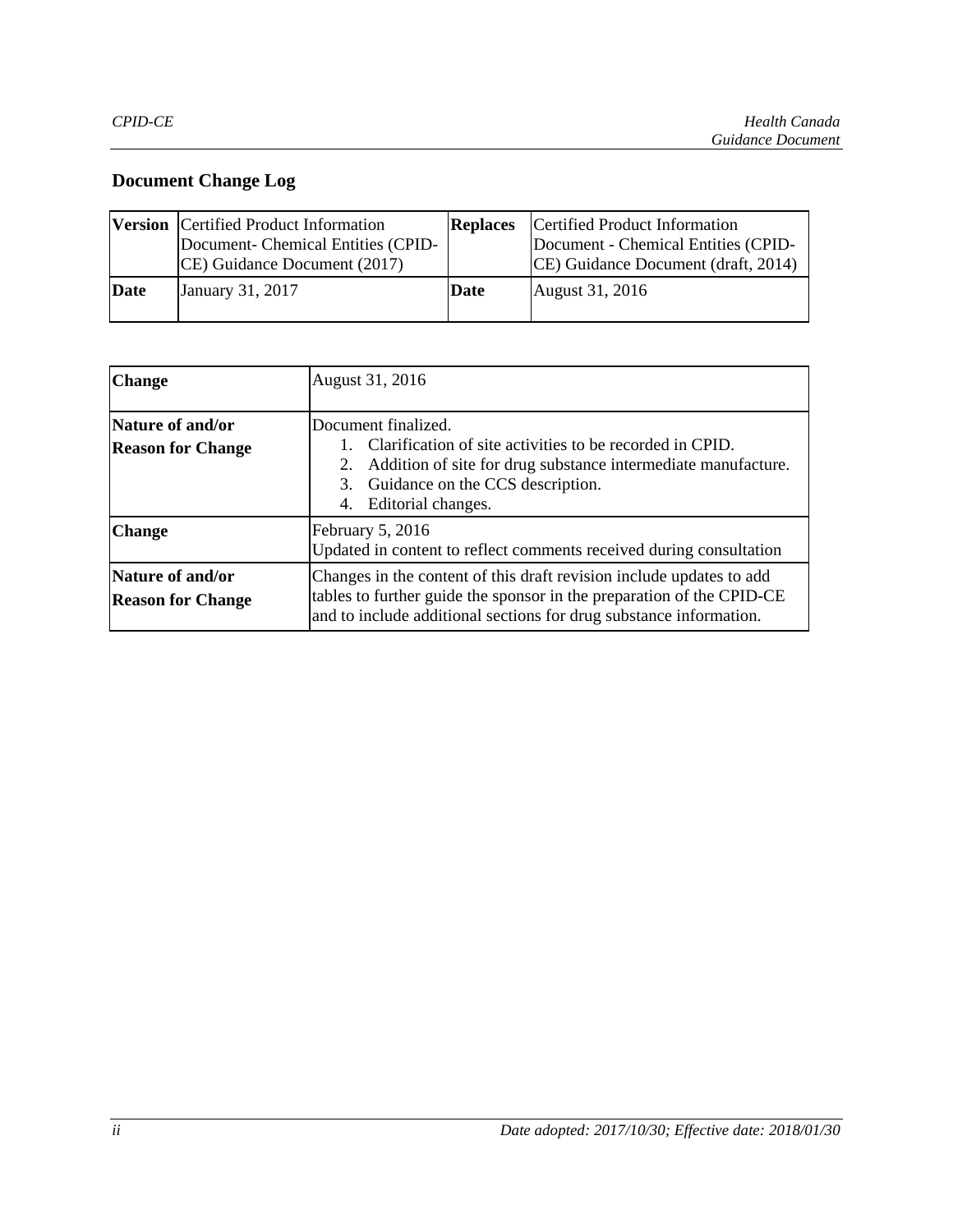The *CPID-CE* template should be completed to provide a condensed summary of the key Quality information for New Drug Submissions (NDSs) and Abbreviated New Drug Submissions (ANDSs) containing drug substances and their corresponding products of synthetic or semi-synthetic origin that are filed with Health Canada pursuant to Part C, Division 8 of the *Food and Drug Regulations*. This would exclude submissions for Biotechnological / Biological (Schedule D) and Radiopharmaceutical (Schedule C) drugs.

The CPID-CE constitutes part of the Notice of Compliance (NOC) package. The CPID-CE provides an accurate record of key quality information for the product proposed for marketing at the time the NOC is issued, and thereafter serves as an official reference document during the course of post-approval inspections and post-approval change evaluations as performed by Health Canada. The CPID-CE is a condensed version of the Quality Overall Summary and represents the final, agreed upon key data from the drug submission review [for example (e.g.), identification of the manufacturer(s), drug substance / drug product manufacturing process and controls and specifications, stability conclusions, commitments]. Refer to the Quality (Chemistry and Manufacturing): NDS and ANDSs guidance document for more information on the type of information required when completing this document.

The CPID-CE template is structured to permit the rapid assembly of the CPID-CE by copying requisite information from the corresponding portions of the Quality Overall Summary filed with the original drug submission. Tables can be modified as necessary. It is acknowledged that the numbering of the sections may not entirely be sequential. Those sections not considered necessary to be included in the CPID-CE have been removed (e.g. *2.3.S.5 Reference Standards or Materials*) and the remaining sections have retained their numbering to be consistent with original submission. No information on executed batches should be included in the CPID.

The CPID-CE should be submitted as a clean document in Word format at the time of filing. An individual CPID should include information on all strengths of a single dosage form. For different dosage forms a separate CPID can be provided for each dosage form or each dosage form can be described in different P sections within a single CPID.

For Supplements to New Drug Submissions (SNDSs), Supplements to Abbreviated New Drug Submissions (SANDSs), the CPID-CE should be completed *in its entirety* (regardless of the proposed change). It is acknowledged that when filing a Supplement to a (Abbreviated) New Drug Submission, the updated CPID-CE could include changes that did not require prior approval by Health Canada (e.g. Annual Notifications or Record of Changes). All changes made subsequent to the last Health Canada approved CPID should be annotated, and changes submitted in the SNDS or SANDS should be differentiated from those made as Annual Notification or a Record of Changes.

When the CPID-CE is provided as part of a Type I Master File (MF), the sections related to the drug product information can be deleted.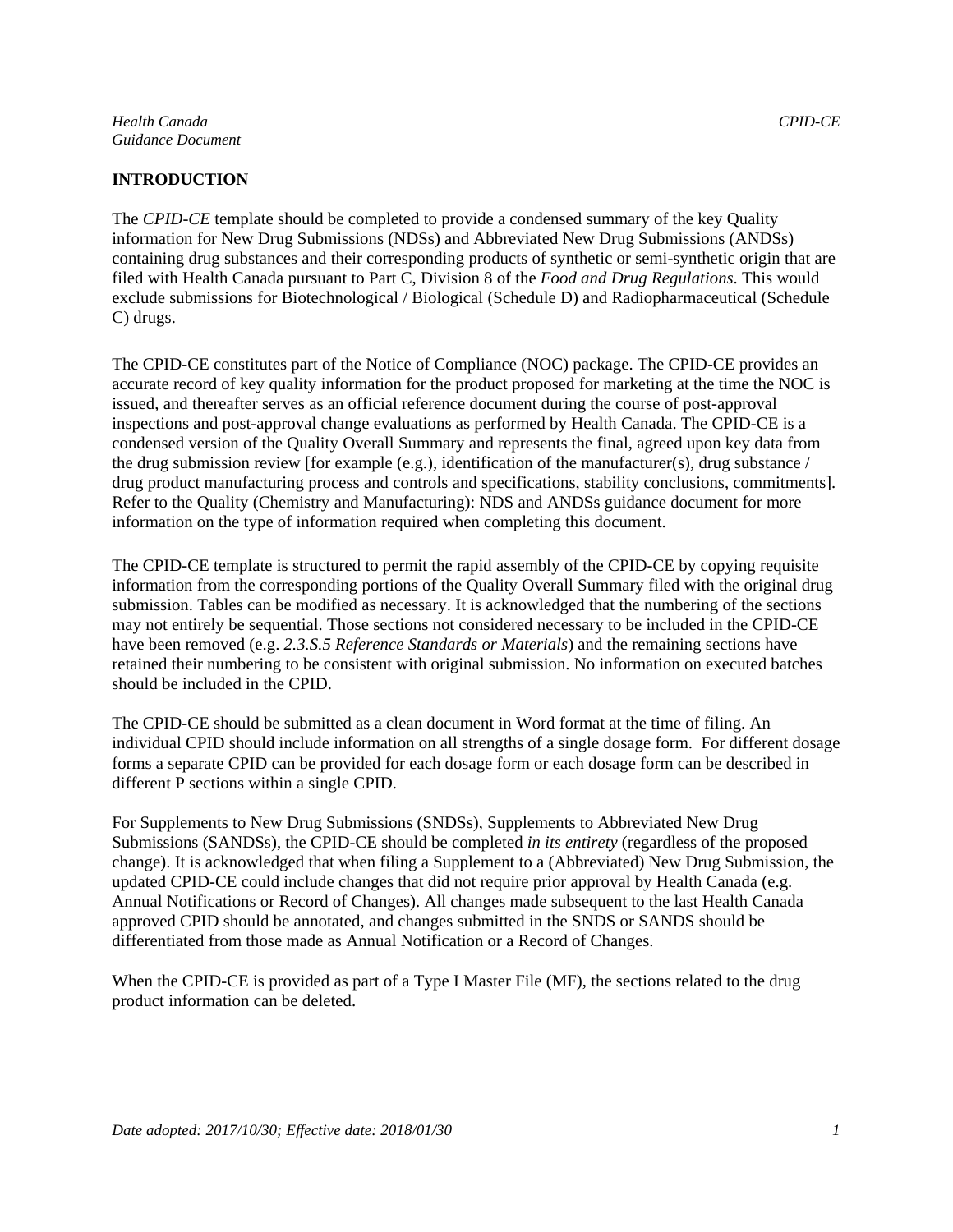# **CERTIFIED PRODUCT INFORMATION DOCUMENT - CHEMICAL ENTITIES (CPID-CE)**

# *SUMMARY OF PRODUCT INFORMATION*

| <b>Brand Name of Drug Product</b>                                                        | As per 3011 form. Insert same brand name into<br>footer of this document.                                                                                                                                                                                                                                 |
|------------------------------------------------------------------------------------------|-----------------------------------------------------------------------------------------------------------------------------------------------------------------------------------------------------------------------------------------------------------------------------------------------------------|
| Non-proprietary (Proper or common name)<br><b>Name of Drug Product</b>                   | The Proper name is the name of an applicable<br>drug product monograph in the Schedule B<br>Pharmacopeia. If there is no Schedule B<br>monograph for a drug product, refer to Health<br>Canada Labelling guidance for appropriate<br>terminology of the common name of drug product<br>and drug substance |
| <b>Non-proprietary or Common Name of Drug</b><br><b>Substance (Medicinal Ingredient)</b> | Include the name of the input drug substance<br>specifying salt and solvated forms.                                                                                                                                                                                                                       |
| <b>Company (Manufacturer/Sponsor) Name</b>                                               | Insert manufacturer and sponsor (if different)<br>name as per 3011 form                                                                                                                                                                                                                                   |
| Dosage Form(s)                                                                           |                                                                                                                                                                                                                                                                                                           |
| Strength(s)                                                                              | It should be clear whether strength is declared in<br>terms of free acid/base, salt form, anhydrous<br>and/or solvent-free basis (e.g. X mg Moxifloxacin<br>(as Moxifloxacin Hydrochloride)                                                                                                               |
| <b>Route of Administration</b>                                                           |                                                                                                                                                                                                                                                                                                           |
| <b>Proposed Indication(s)</b>                                                            |                                                                                                                                                                                                                                                                                                           |

# **(a) Sponsor's Date of CPID:**

# **(b) Administrative Summary:** *(Health Canada use only)*

| DocuBridge Identifier                      |  |
|--------------------------------------------|--|
| Control Number                             |  |
| Internal Version and/or Date of Acceptance |  |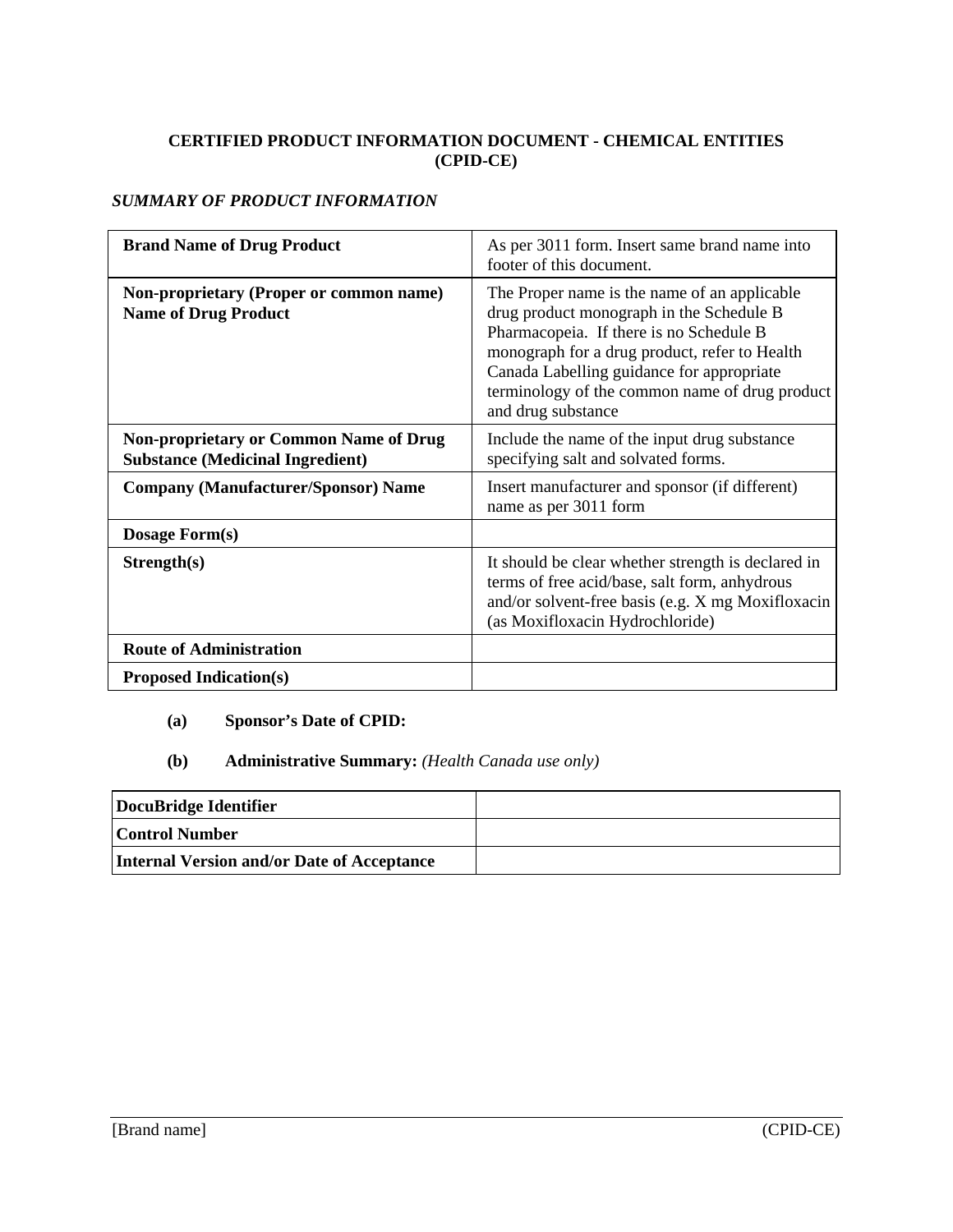# *2.3.S DRUG SUBSTANCE (NAME, MANUFACTURER)*

# **2.3.S.1 General Information**

## *2.3.S.1.2 Structure*

## **(a) Structural formula, including relative and absolute stereochemistry:**

If the active includes enantiomers, the ratio of enantiomers should be listed.

## **(b) Molecular formula:**

Include salt form and hydrated/solvated form, if applicable. The molecular formula should be listed in a manner that separates the salt/solvent from the active moiety.

#### **(c) Molecular mass:**

List separate molecular masses for free acid/base and salt and hydrated/solvated forms, if applicable.

## *2.3.S.1.3 General Properties*

- **(a) Physical form (for example [e.g.], polymorphic form, solvate, hydrate):**
- **(b) Solubilities and Dose/Solubility Volume over the physiological pH range (1.2-6.8):**
- **(c) pKa:**

## **2.3.S.2 Manufacture (name, manufacturer)**

If more than 1 manufacturer of a drug substance is proposed, duplicate S.2 or add additional lines to the table in S.2.1 for each manufacturer and use subheadings for each manufacturing site. If the specifications are different for the drug substance from each manufacturer, the section S.4.1 can be duplicated. For S.6 and S.7, information from all sources can be consolidated in a single section.

## *2.3.S.2.1 Manufacturer(s) (name, manufacturer)*

## **(a) Name, address, and responsibility of each manufacturer, including contractors, and each proposed production site or facility involved in manufacturing and testing:**

| <b>Name and Address</b> | <b>Responsibility</b>                                             | $\bf{M}$ F# or |
|-------------------------|-------------------------------------------------------------------|----------------|
|                         | (for example, manufacturing,<br>packaging, labelling and testing) | CEP#           |
|                         |                                                                   |                |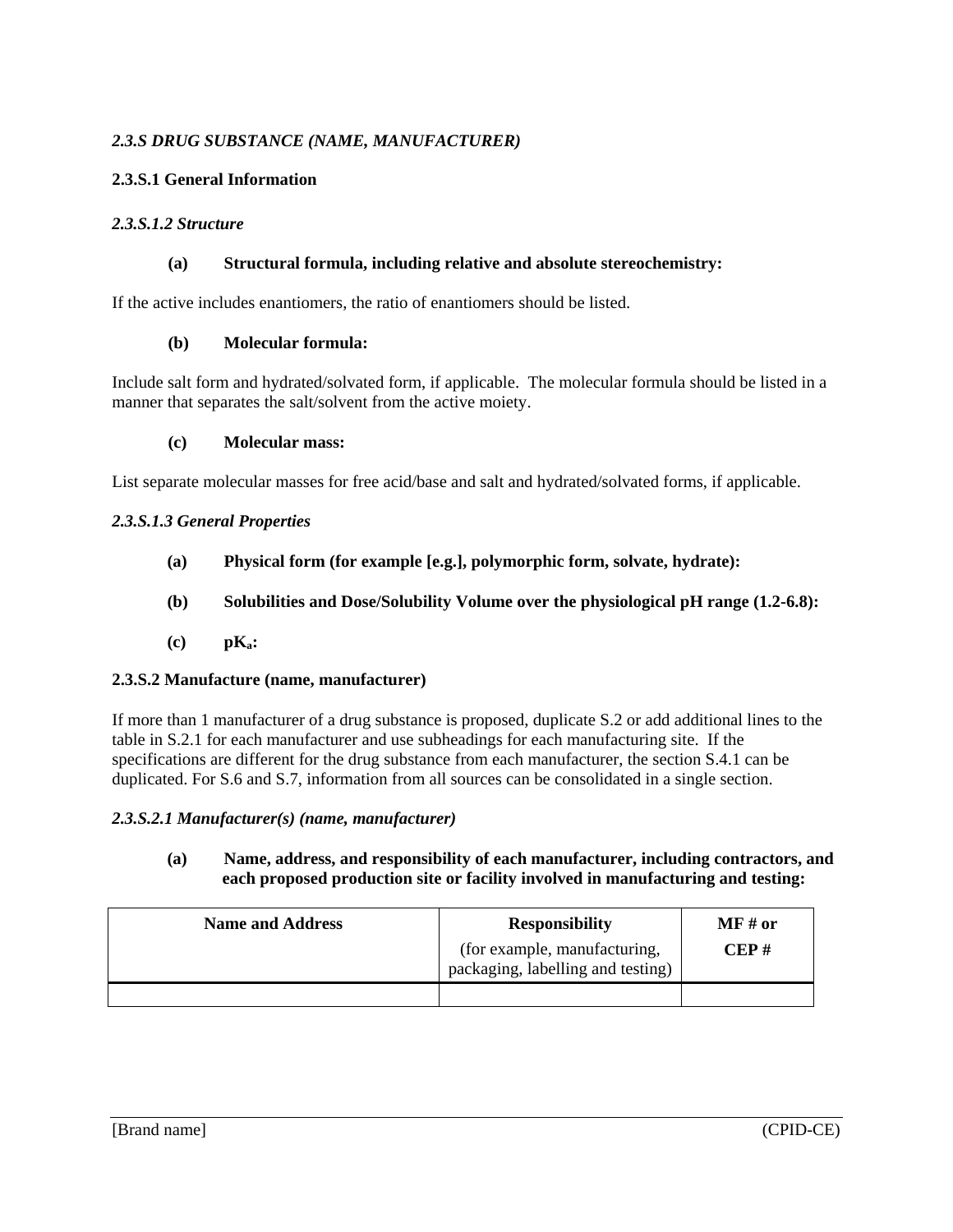# *2.3.S.2.2 Description of Manufacturing Process and process controls (name, manufacturer)*

### **(a) Flow diagram showing reactants, solvents and reagents:**

The flow diagram should be sufficiently detailed to include reagents and control parameters Refer to the Quality (Chemistry and Manufacturing): NDS and ANDSs guidance document for more information on the level of detail required.

For micronized / milled or compacted drug substances, the type of equipment and critical process parameters (equipment setting and operating conditions) should be described.

If a design space has been approved, insert details of range of acceptable parameters/attributes for controls covered by design space.

#### **Name and address of sites manufacturing the API starting material(s) and/or intermediates:**

Name and chemical structure of API starting material/intermediate: Manufacturer: Manufacturing site address:

#### **S.3.2 Impurities**

<This section is only required in the CPID provided with the restricted information on the manufacture of the drug substance.>

#### *Potential impurities not routinely controlled in the drug substance:*

Include a list of impurities that may be present but are not proposed for routine testing but should be tested for change control purposes. These would include impurities tested during development but the testing was sufficient to support that routine control is not necessary, e.g. genotoxic impurities, catalysts, elemental impurities.

#### **2.3.S.4 Control of the Drug Substance**

#### *2.3.S.4.1 Specification (name, manufacturer)*

**(a) Specification for the drug substance:**

| <b>Standard Claimed [for example, House, United States</b><br>Pharmacopeia (USP), British Pharmacopoeia (BP), European<br>Pharmacopoeia (Ph.Eur.)] |                            |                                                      |
|----------------------------------------------------------------------------------------------------------------------------------------------------|----------------------------|------------------------------------------------------|
| <b>Specification Reference Number and/or Version</b>                                                                                               |                            |                                                      |
| <b>Test</b>                                                                                                                                        | <b>Acceptance Criteria</b> | <b>Analytical Procedure</b><br>(Type/Source/Version) |
|                                                                                                                                                    |                            |                                                      |
|                                                                                                                                                    |                            |                                                      |
|                                                                                                                                                    |                            |                                                      |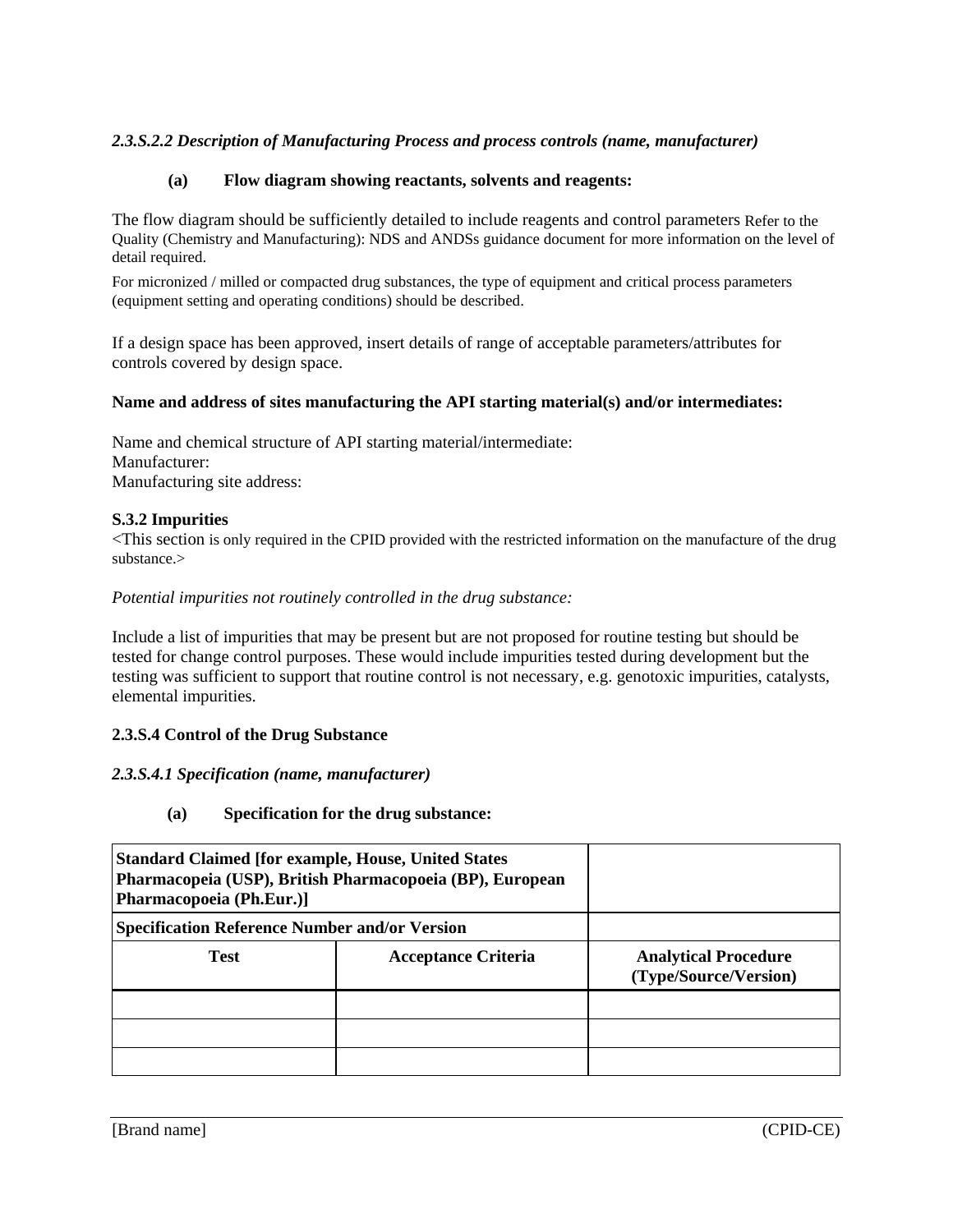| <b>Standard Claimed [for example, House, United States</b><br>Pharmacopeia (USP), British Pharmacopoeia (BP), European<br>Pharmacopoeia (Ph.Eur.)] |                            |                                                      |
|----------------------------------------------------------------------------------------------------------------------------------------------------|----------------------------|------------------------------------------------------|
| <b>Specification Reference Number and/or Version</b>                                                                                               |                            |                                                      |
| <b>Test</b>                                                                                                                                        | <b>Acceptance Criteria</b> | <b>Analytical Procedure</b><br>(Type/Source/Version) |
|                                                                                                                                                    |                            |                                                      |
|                                                                                                                                                    |                            |                                                      |

The assay should include the chemical formula so that it is clear as to how the dose is declared (i.e. free acid/base versus salt.)

Chemical or unambiguous names of impurities (e.g. USP or Ph.Eur. naming conventions) should be used in the table or included as a footnote.

Where reduced testing is proposed for individual tests, the testing schedule for these tests should be clearly marked as a footnote.

#### **2.3.S.6 Container Closure System**

## **(a) Description of the container closure system(s) for the storage and shipment of the drug substance:**

Include whether the product is packaged under an inert atmosphere, if applicable.

## **2.3.S.7 Stability**

#### *2.3.S.7.1 Stability Summary and Conclusions*

### **(a) Proposed storage conditions and re-test period (or shelf life, as appropriate):**

| <b>Container Closure System</b> | <b>Storage Conditions</b> | <b>Re-test Period</b> |
|---------------------------------|---------------------------|-----------------------|
|                                 |                           |                       |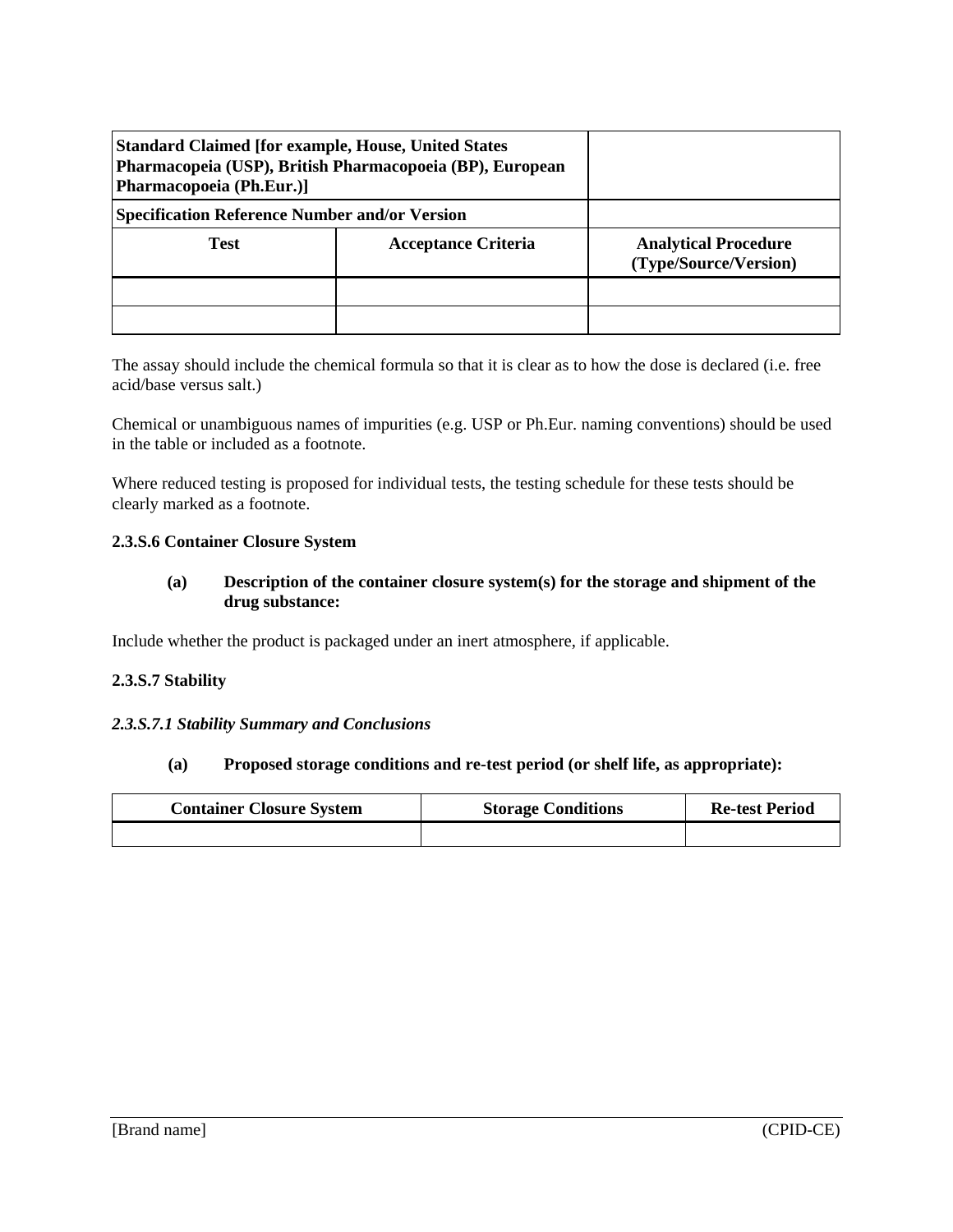# *2.3.P DRUG PRODUCT (NAME, DOSAGE FORM)*

**2.3.P.1 Description and Composition of the Drug Product (name, dosage form)** 

- **(a) Composition of the dosage form:**
	- **(i) Composition, that is (i.e.), list of all components of the dosage form, and their amounts on a per unit basis (including overages, if any):**

| <b>Component and Quality</b><br><b>Standard (and Grade, if</b><br>applicable) | Strength (label claim) |               |                      |               |
|-------------------------------------------------------------------------------|------------------------|---------------|----------------------|---------------|
|                                                                               | Quantity<br>per unit   | $\frac{0}{0}$ | Quantity<br>per unit | $\frac{0}{0}$ |
|                                                                               |                        |               |                      |               |
|                                                                               |                        |               |                      |               |
|                                                                               |                        |               |                      |               |
|                                                                               |                        |               |                      |               |
|                                                                               |                        |               |                      |               |
| Total                                                                         |                        |               |                      |               |

For tablets with a non-functional film coating the percent weight should be expressed in terms of the weight of the tablet core. For hard capsules the percent weight should be expressed in terms of the fill weight. MF numbers for capsule shells, colourants, coatings or imprinting inks should be listed if applicable.

## **(ii) Composition of all** *components that are mixtures* **(e.g. colourants, coatings, capsule shells, imprinting inks):**

## **(b) Description of accompanying reconstitution diluent(s), if applicable:**

## **2.3.P.3 Manufacture (name, dosage form)**

If more than one manufacturer of a drug substance is proposed, duplicate P.3 or use subheadings for each manufacturing site in P.3.3-3.5. If the specifications are different for the drug product from each manufacturer, the section P.5.1 can be duplicated. For P.7 and P.8, information from all sources can be consolidated in a single section.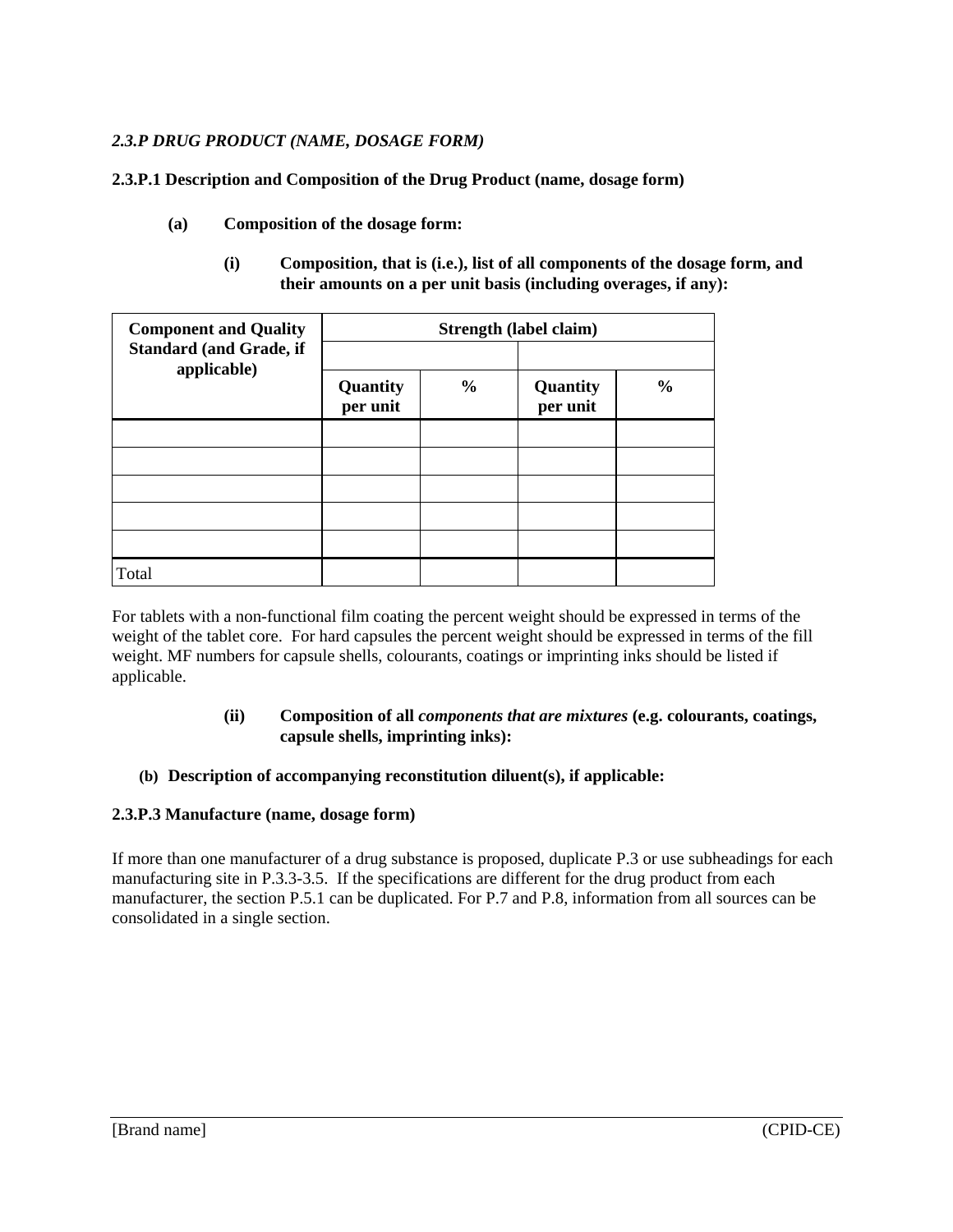# *2.3.P.3.1 Manufacturer(s) (name, dosage form)*

**(a) Name, address, and responsibility of each manufacturer, including contractors, and each proposed production site or facility involved in manufacturing and testing:**

| <b>Name and Address</b> | <b>Responsibility</b>                                   | MF# |
|-------------------------|---------------------------------------------------------|-----|
|                         | (for example, manufacturing, packaging,<br>and testing) |     |
|                         |                                                         |     |

Each site responsible for manufacturing finished product or in-process drug should be identified. Each primary packaging site should be identified.

Sites involved in sterilization of packaging materials not subsequently exposed to terminal sterilization should be listed.

Importer/distributer can be listed when known.

## *2.3.P.3.2 Batch Formula (name, dosage form)*

**(a) List of all components of the dosage form to be used in the manufacturing process, and their amounts on a per batch basis (including overages, if any):**

| Strength (label claim)                                                      |                           |                           |
|-----------------------------------------------------------------------------|---------------------------|---------------------------|
| <b>Master Production Document</b><br><b>Reference Number and/or Version</b> |                           |                           |
| Batch Size(s) (number of dosage units)                                      |                           |                           |
| <b>Component and Quality Standard</b><br>(and Grade, if applicable)         | <b>Quantity per batch</b> | <b>Quantity per batch</b> |
|                                                                             |                           |                           |
|                                                                             |                           |                           |
|                                                                             |                           |                           |
|                                                                             |                           |                           |
|                                                                             |                           |                           |
| Total                                                                       |                           |                           |

Commercial batch sizes should be listed. If there is a granulation step using intra and extra-granular excipients these should be listed separately.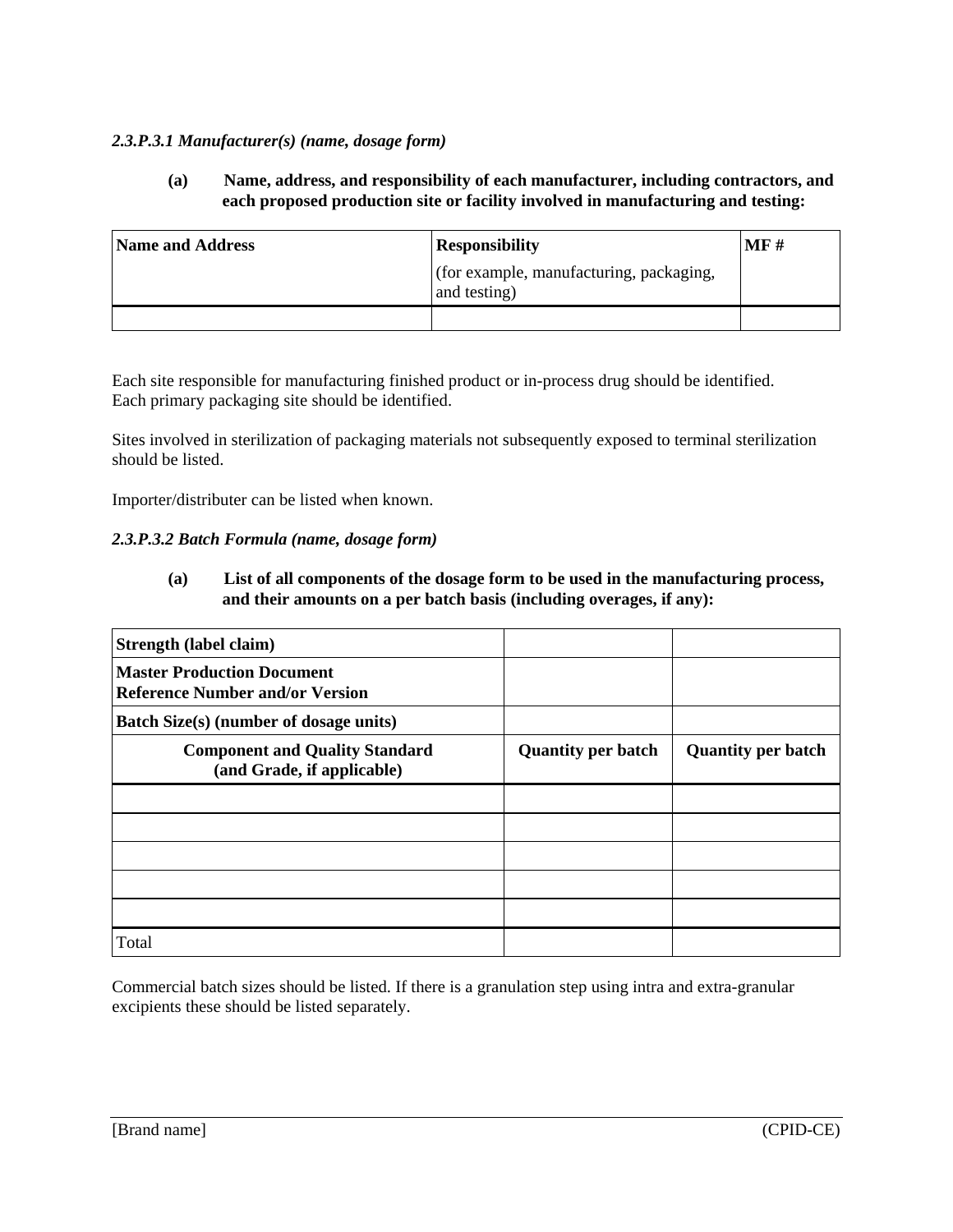# *2.3.P.3.3 Description of Manufacturing Process and Process Controls (name, dosage form)*

**(a) Flow diagram of the manufacturing process:**

# **(b) Narrative description of the manufacturing process, including equipment type and working capacity, process parameters:**

The narrative description should be based on the details listed in the master production documents for the commercial batch size.

If a design space has been approved, the narrative description should include both the normal operating ranges indicated in the master production documents and the design space ranges for those parameters/attributes.

For sterile products, details of validated sterilization parameters (e.g. load size, autoclave program, gamma radiation dose) and equipment (e.g. sterilizing filters, filling syringes) should be listed.

Approved hold times should be listed.

## *2.3.P.3.4 Controls of Critical Steps and Intermediates (name, dosage form)*

# **(a) Summary of controls performed at the critical steps of the manufacturing process and on isolated intermediates:**

All in-process controls routinely monitored for production batches should be listed. For products developed using QbD principles, non-critical controls can be designated as such.

## *2.3.P.3.5 Process Validation and/or Evaluation (name, dosage form)*

## **(a) Summary of process validation information, including any commitments, for the critical steps in the manufacturing process (e.g. protocol number, parameters):**

| <b>Validation</b> | <b>Description</b> | <b>Status</b> | <b>Filed with</b> |
|-------------------|--------------------|---------------|-------------------|
| Protocol #/       |                    | (Commitment/  | <b>Submission</b> |
| Report #          |                    | Completed)    | Control No.       |
|                   |                    |               |                   |

The reference number (including version and/or date) of the process validation protocol should be listed. If process validation is complete, the process validation report reference number can be listed.

A tabulated summary of sampling, tests and acceptance criteria to be performed during process validation studies which are **additional to the routine tests** performed for production batches should be included in this section.

Process validation commitments should be listed e.g. prospective validation of 3 consecutive commercial scale batches of each strength, at each commercial manufacturing site.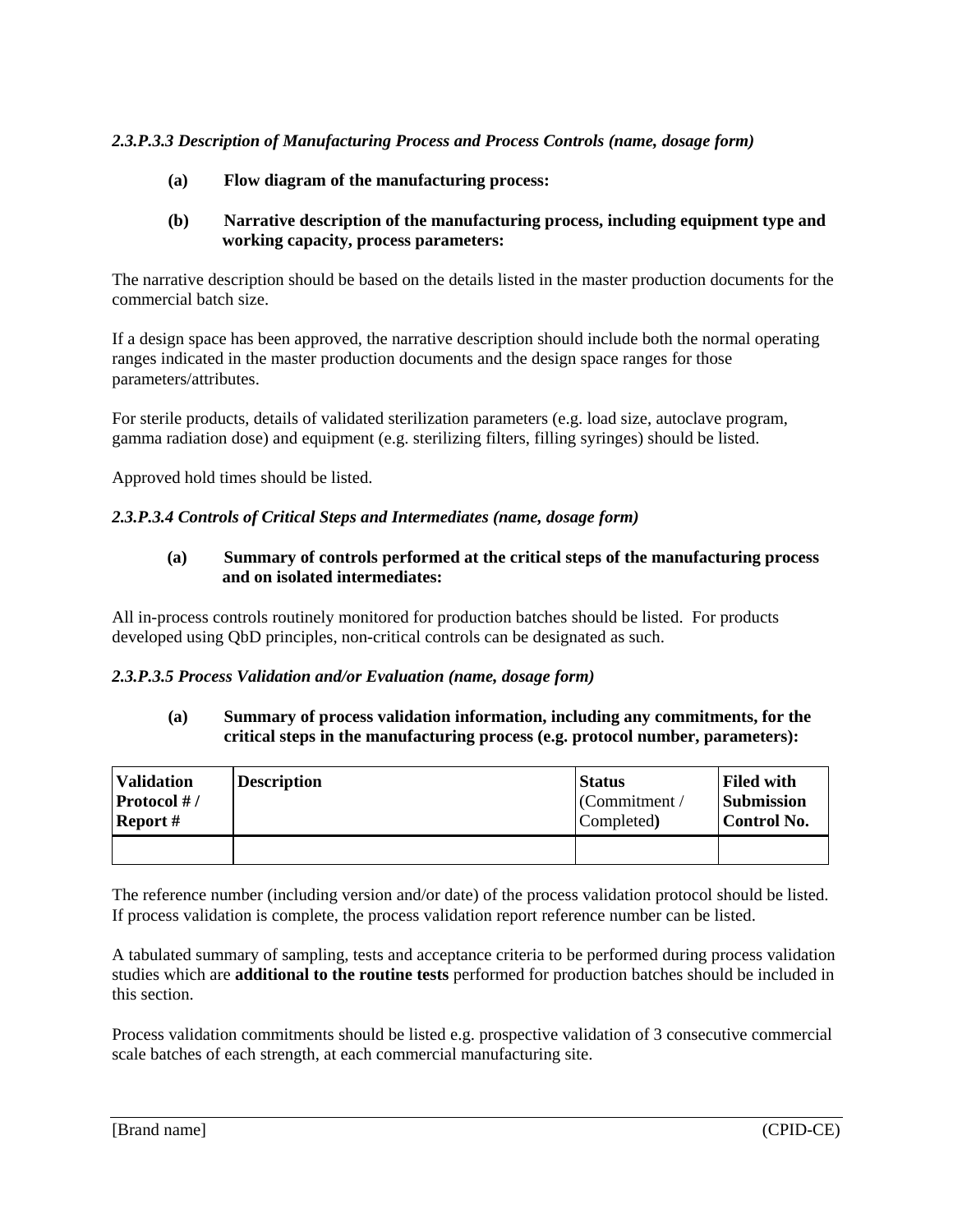Other validation commitments, such as additional hold time studies should be listed in this section. Protocol numbers, or other descriptors of the studies to be performed, should be listed.

This section should be lifecycle managed by maintaining a list of all commitments unless they are no longer relevant (e.g. the manufacturing site is no longer used), however if protocols are updated or replaced, the most recent protocol number should be listed.

# **2.3.P.5 Control of Drug Product (name, dosage form)**

## *2.3.P.5.1 Specification(s) (name, dosage form)*

**(a) Specification(s) for the drug product:**

| <b>Standard Claimed (for example, House, USP, BP)</b><br><b>Specification Reference Number and/or Version</b> |                                                       |                                                      |
|---------------------------------------------------------------------------------------------------------------|-------------------------------------------------------|------------------------------------------------------|
|                                                                                                               |                                                       |                                                      |
| <b>Test</b>                                                                                                   | <b>Acceptance Criteria</b><br>(release and stability) | <b>Analytical Procedure</b><br>(Type/Source/Version) |
|                                                                                                               |                                                       |                                                      |
|                                                                                                               |                                                       |                                                      |
|                                                                                                               |                                                       |                                                      |
|                                                                                                               |                                                       |                                                      |
|                                                                                                               |                                                       |                                                      |

The assay should include the chemical formula so that it is clear as to how the dose is declared (i.e. free acid/base vs. salt.)

Dissolution conditions should be listed as a footnote to the table.

Chemical or unambiguous names of impurities (e.g. USP or Ph.Eur. naming conventions) should be used in the table or included in as a footnote.

If specifications are different for sterile powders and their reconstituted solutions, this information should be clearly identified.

Where reduced testing is proposed for individual tests, the testing schedule for these tests should be clearly marked as a footnote.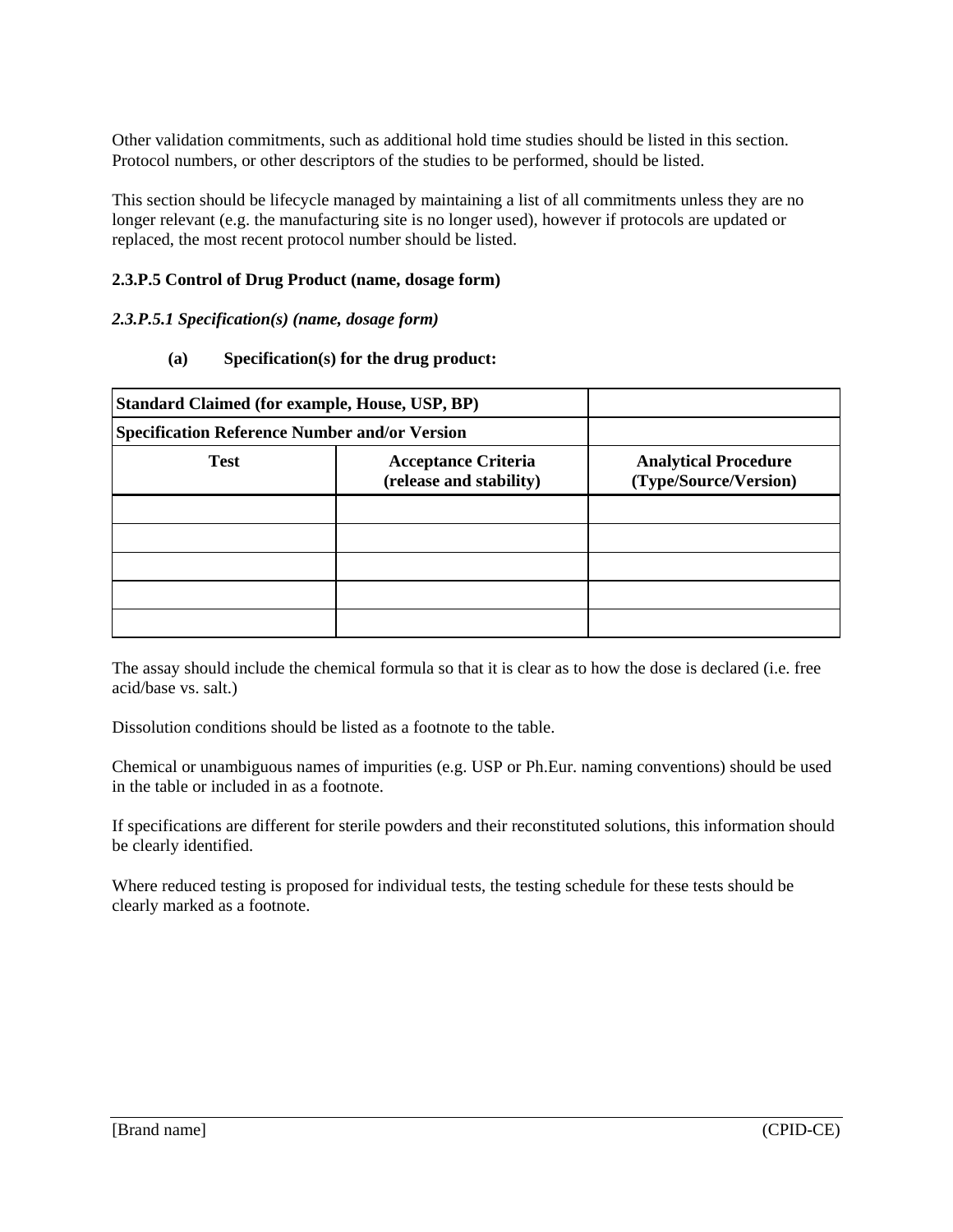# **2.3.P.7 Container Closure System (name, dosage form)**

# **(a) Description of the container closure systems, including unit count or fill size, container size or volume:**

| Strength   Unit | Count or<br><b>Fill Size</b> | Size(s) | <b>Container Description</b> |
|-----------------|------------------------------|---------|------------------------------|
|                 |                              |         |                              |

The container should be described with sufficient detail to allow for adequate identification (e.g. materials of construction, child-resistant closures). Desiccants and the composition of primary packaging materials should be listed. Secondary packaging material should be listed if they provide additional protection for stability or serve to deliver the product (functional secondary packaging). Sample packs for physicians should also be included. MF numbers for container closure systems should be listed if applicable. Use of inert atmosphere should be identified, if applicable. The number of dosage units per packing format should be listed. Packaging materials should be unambiguously described (e.g. Type of glass, colour, thickness, container size). Reference code numbers should also be listed. Products co-packaged for administration should be included.

# **2.3.P.8 Stability (name, dosage form)**

# *2.3.P.8.1 Stability Summary and Conclusions (name, dosage form)*

**(a) Proposed storage conditions and shelf life (and in-use storage conditions and in-use period, if applicable):**

| <b>Container Closure System</b> | <b>Storage Conditions (and In-use)</b><br><b>Storage Conditions, if applicable)</b> | <b>Shelf Life (and In-use)</b><br>Period, if applicable) |
|---------------------------------|-------------------------------------------------------------------------------------|----------------------------------------------------------|
|                                 |                                                                                     |                                                          |

# *2.3.P.8.2 Post-approval Stability Protocol and Stability Commitment (name, dosage form)*

# **(a) Stability protocol for commitment batches:**

Commitment batches are an International Council for Harmonisation (ICH) requirement. Three (3) commercial scale batches or, if relevant, the number of batches as per the Post-Notice of Compliance NOC) Changes - Quality guidance should be included as commitment batches unless the stability studies have been completed. If batches are considered both commitment and ongoing stability they should be listed in the commitment section. Stability commitments do not need to be life-cycle managed and only the most recent commitments should be listed.